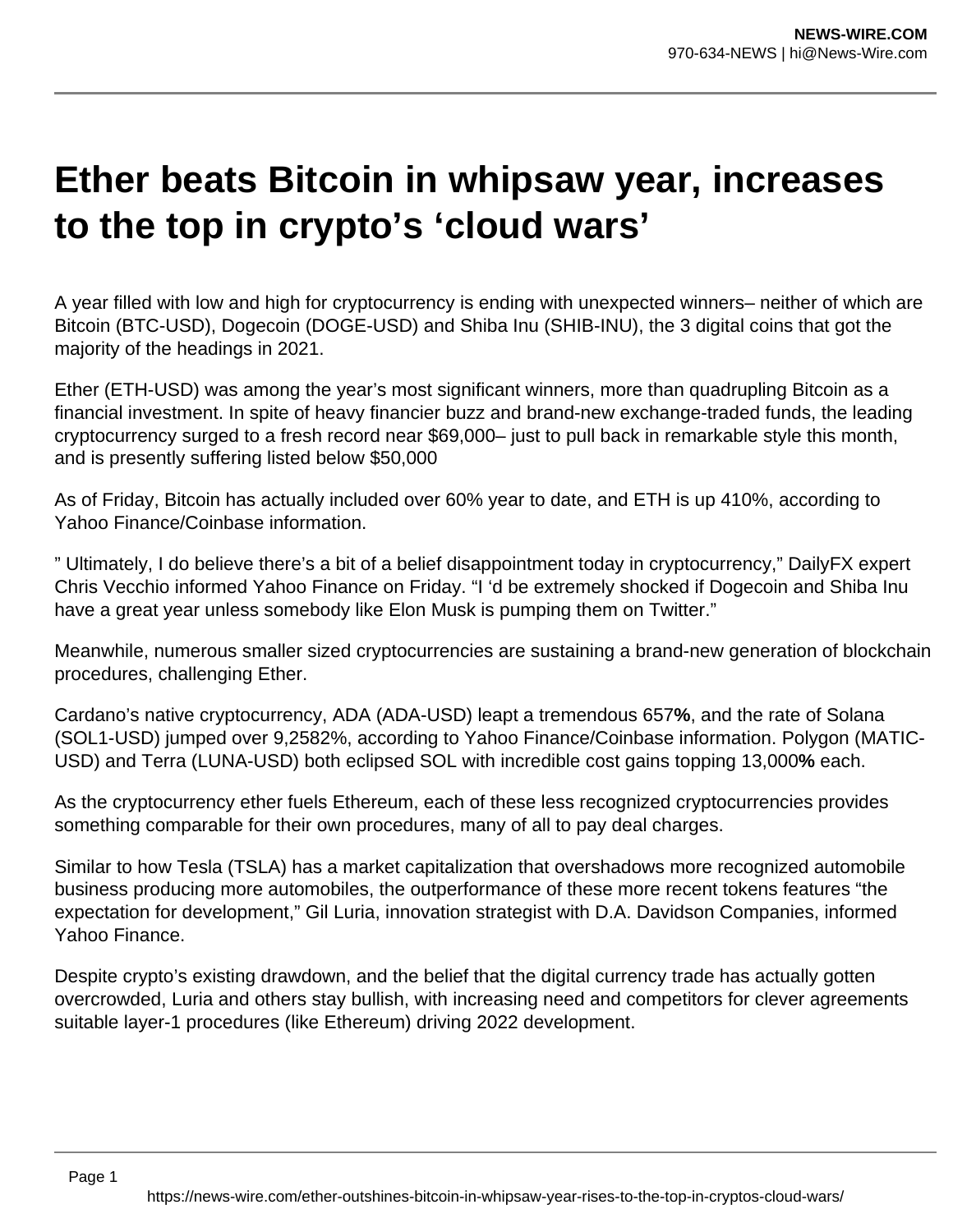## **' New cloud wars'**

Solana logo displayed on a phone screen and representation of cryptocurrencies are seen in this illustration p

Image not found or type unknown

Solana logo design showed on a phone screen and representation of cryptocurrencies are seen in this illustration picture taken in Krakow, Poland on August 21,2021 (Photo Illustration by Jakub Porzycki/NurPhoto by means of Getty Images)

Spurred by need for 2 of this year's most popular crypto frontiers, decentralized financing (DeFi) and nonfungible tokens (NFTs), deal costs on Ethereum have actually increased to high– often outrageous– levels.

Soaring expenses are a barrier to retail financiers, in addition to designers intending to construct enterprise-grade applications, like a streaming platform or computer game.

That's why Luria and others experts think smaller sized procedures will "get [market] share at Ethereum's expenditure" by taking in its unmet need for financiers and designers.

Akin to the intense competitors in between the world's significant tech giants like Microsoft, Amazon and Google (MSFT, AMZN, GOOG) over the last years, the D.A. Davidson group is billing this crypto competitors as "the brand-new cloud wars."

It's the current variation of the "scaling wars," a subject crypto designers and financiers have actually disputed for several years. Bitcoin acts mainly as a decentralized journal for cash instead of a wise agreement platform like Ethereum.

Mauricio Di Bartolomeo co-founder and chief technique officer of crypto lending institution, Ledn, called the latter "obstructed" offered high charges and rising need. "It's like where Bitcoin remained in 2017 where deal costs were outrageous," he informed Yahoo Finance in an interview.

Currently, Bitcoin processes about 7 deals per 2nd (TPS) at an expense of \$3.34 per deal. Ethereum can do 15, however at a typical expense of \$20 to \$40 per deal. For context, Visa can 24,000 TPS with charges varying from 1.4 to 2.4%.

" Anything over a dollar is excessive," Baxter Hines, primary financial investment officer of Honeycomb Digital Investments, informed Yahoo Finance– and a hard cost anybody utilizing an enterprise-scale blockchain application.

The competitors to successfully scale is taking numerous various types, developed to enhance network

Page 2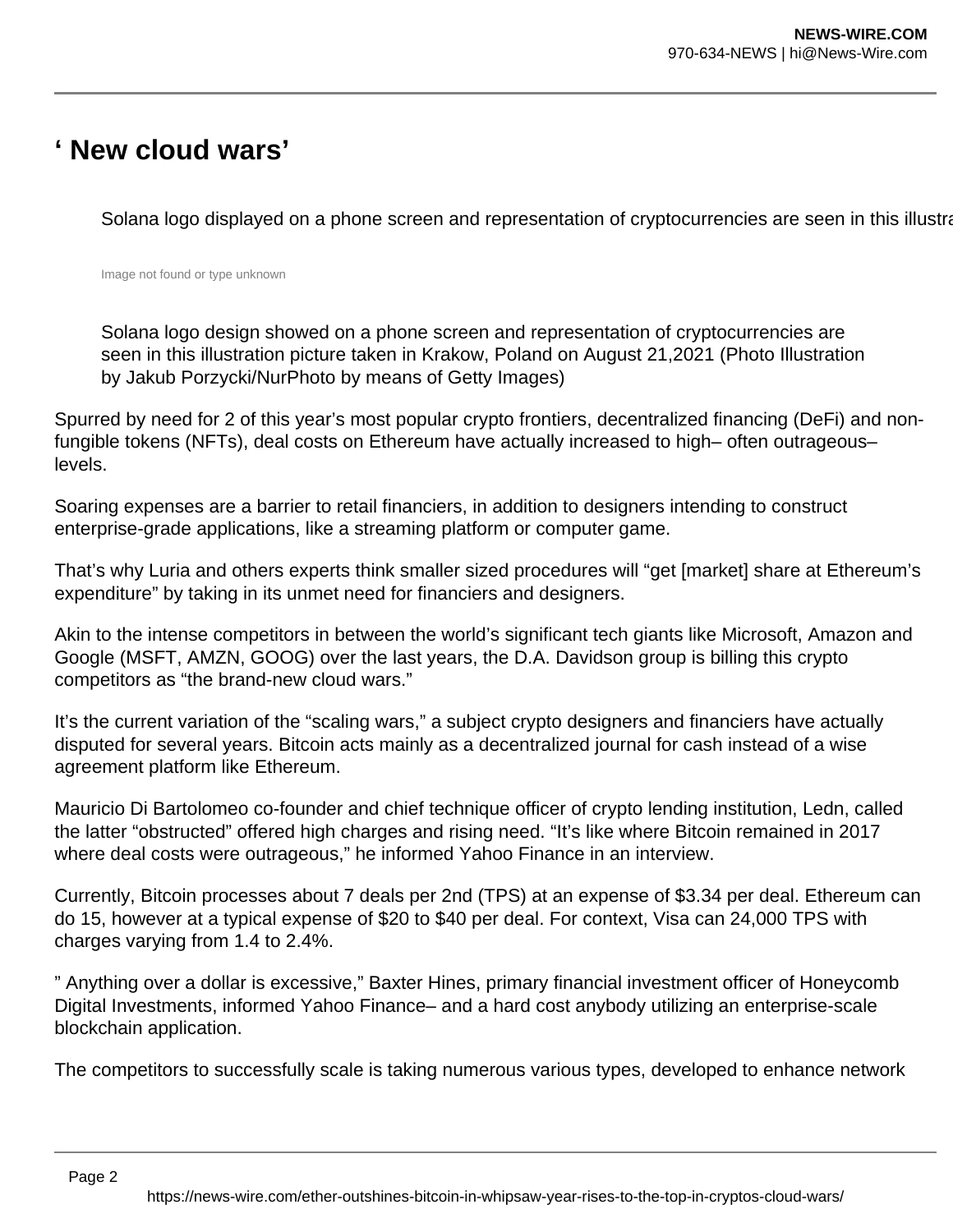speed, decentralization and security. This 3-part "trilemma"– a term created by Ethereum developer, Vitalik Buterin– involves that all 3 can't be attained at the same time.

To enhance scale, Ethereum started execution of its ETH 2.0 upgrade in August. The fee-improving part of the upgrade – a deal development called "sharding" – isn't approximated to end up till 2023.

Kevin Woicki, Co-founder of Gitcoin, a designer fundraising application and DAO (decentralized selfgoverning company) discussed Ethereum's method is to end up being a "blockchain of blockchains," where most scaling is structured by second-layer applications and service providers like Polygon.

Woicki stated financiers worried about Ethereum losing market share ought to weigh whether the procedure's existing deal charge issue can eclipse its significant network impacts.

" Smart agreement platforms are everything about having the ability to develop monetary applications like legos. Every brand-new lego included on Ethereum makes it much better to construct on the network. If I stroll into an Ethereum hackathon, I have the ability to develop something in a weekend that 10 years back would have taken a bank \$30 million and a personnel of countless designers to construct," Woicki informed Yahoo Finance.

For 2022, a great deal of the high-value applications will be developed on Ethereum. The more positive, enthusiastic and lower worth things will get constructed on other chains since Ethereum has actually ended up being so pricey. Gil Luria, D.A. Davidson

Solana is another emerging competitor, as its style permits faster and more affordable deals. Still in beta, its procedure procedures presently 2,682 deals per 2nd (TPS), with typical expenses amounting to portions of a cent. Solana's white paper states "up to 710 k TPS is possible."

A report from The Block Research exposes Solana's other most significant benefit is fund raising. In the middle of the DeFi and NFT boom this year, Ethereum-based tasks took 26% of the overall funds raised; Solana took 2nd location, with 73 offers (9%) of overall offer circulation.

And much better fundraising is essential to developing a richer network much faster due to the fact that it can draw in more designers.

" Our main client isn't completion user. It's the devs, the engineers, the app designers– they're attempting to develop the next generation of applications," Anatoly Yakenvenko Co-founder and CTO for Solana Labs, the business that developed Solana, informed Yahoo Finance.

Yet there are issues surrounding validators, i.e. procedures that confirm blockchain deals. The top 19 manage a 33% stake of the network according to Solana beach, suggesting together they might stop the network, or censor deals.

Page 3